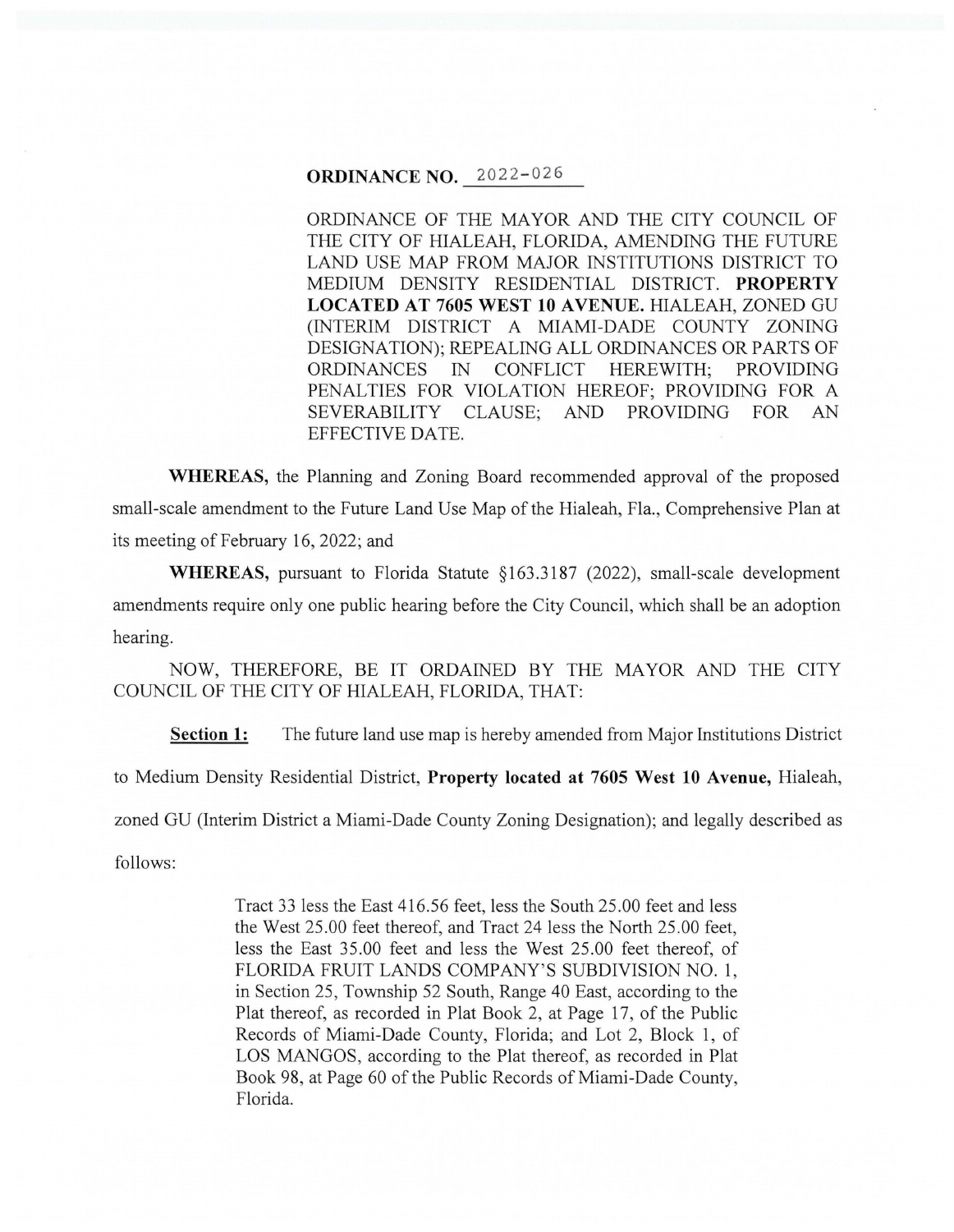## **Section 2: Repeal of Ordinances in Conflict.**

All ordinances or parts of ordinances in conflict herewith are hereby repealed to the extent of such conflict.

#### **Section 3: Penalties.**

Any person, business, association, corporation, partnership or other legal entity who violates any of the provisions of this ordinance shall be assessed a civil penalty, up to a maximum of \$500.00, within the discretion of the court or administrative tribunal having jurisdiction. Each day that a violation continues shall constitute a separate violation.

### **Section 4: Severability Clause.**

If any phrase, clause, sentence, paragraph or section of this ordinance shall be declared invalid or unconstitutional by the judgment or decree of a court of competent jurisdiction, such invalidity or unconstitutionality shall not affect any of the remaining phrases, clauses, sentences, paragraphs or sections of this ordinance.

# **Section 5: Effective Date.**

Pursuant to Florida Statute§ 163 .3187(2022), this ordinance shall become effective 31 days after adoption. The date of adoption of this plan amendment shall be the date of signature by the Mayor of the City of Hialeah, Florida or the date of the next regularly scheduled City Council meeting, if the Mayor's signature is withheld or if the City Council overrides the Mayor's veto. Anyone seeking to challenge the compliance of this small-scale plan amendment shall file a petition with the Division of Administrative Hearings within 30 days following the local government's adoption of the amendment. If challenged within 30 days after adoption, this small scale plan amendment shall not be effective until the state land planning agency of the Administration Commission, respectively, issues a final order determining that the adopted small